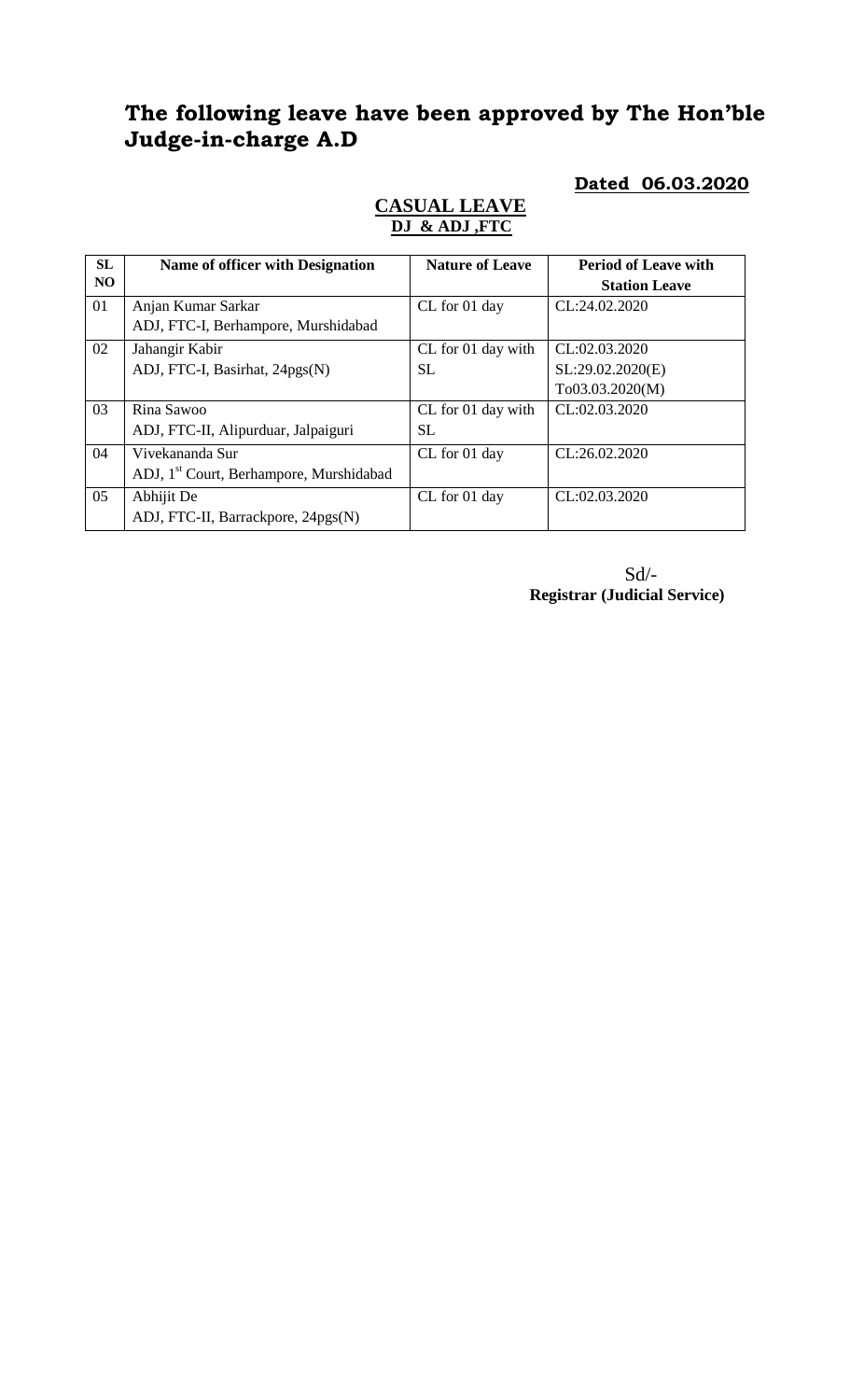## **The following leave have been approved by The Hon'ble Judge-in-charge A.D**

### **Dated 06.03.2020**

| <b>SL</b>      | <b>Name of officer with Designation</b> | <b>Nature of Leave</b> | <b>Period of Leave with</b> |
|----------------|-----------------------------------------|------------------------|-----------------------------|
| N <sub>O</sub> |                                         |                        | <b>Station Leave</b>        |
| 01             | Jai Praksh Singh                        | <b>SL</b>              | SL:07.03.2020(E)            |
|                | ADJ, Chanchal, Malda                    |                        | To12.03.2020(M)             |
|                |                                         |                        | (11.03.2020-Local           |
|                |                                         |                        | holiday)                    |
| 02             | Rajesh Kumar Singh                      | <b>SL</b>              | SL:07.03.2020(E)            |
|                | ADJ, Mekhliganj, Coochbehar             |                        | To11.03.2020(M)             |
|                |                                         |                        |                             |
| 03             | Subhendu Samanta                        | <b>SL</b>              | SL:07.03.2020(E)            |
|                | DJ, Nadia                               |                        | To11.03.2020(M)             |
|                |                                         |                        |                             |
| 04             | Viswaroop Sett                          | CL for 02 days         | CL:11.03.2020,              |
|                | ADJ, Tufanganj, Coochbehar              | with SL                | 12.03.2020                  |
|                |                                         |                        | SL:07.03.2020(E)            |
|                |                                         |                        | To13.03.2020(M)             |
| 05             | Partha Pratim Das                       | <b>SL</b>              | SL:07.03.2020(E)            |
|                | ADJ, Redesignated Court, Bankura        |                        | To11.03.2020(M)             |
|                |                                         |                        |                             |
| 06             | Pijush Ghosh                            | <b>SL</b>              | SL:07.03.2020(E)            |
|                | ADJ, FTC-II, Purulia                    |                        | To11.03.2020(M)             |
|                |                                         |                        |                             |

## **CASUAL LEAVE DJ & ADJ ,FTC**

Sd/- **Registrar (Judicial Service)**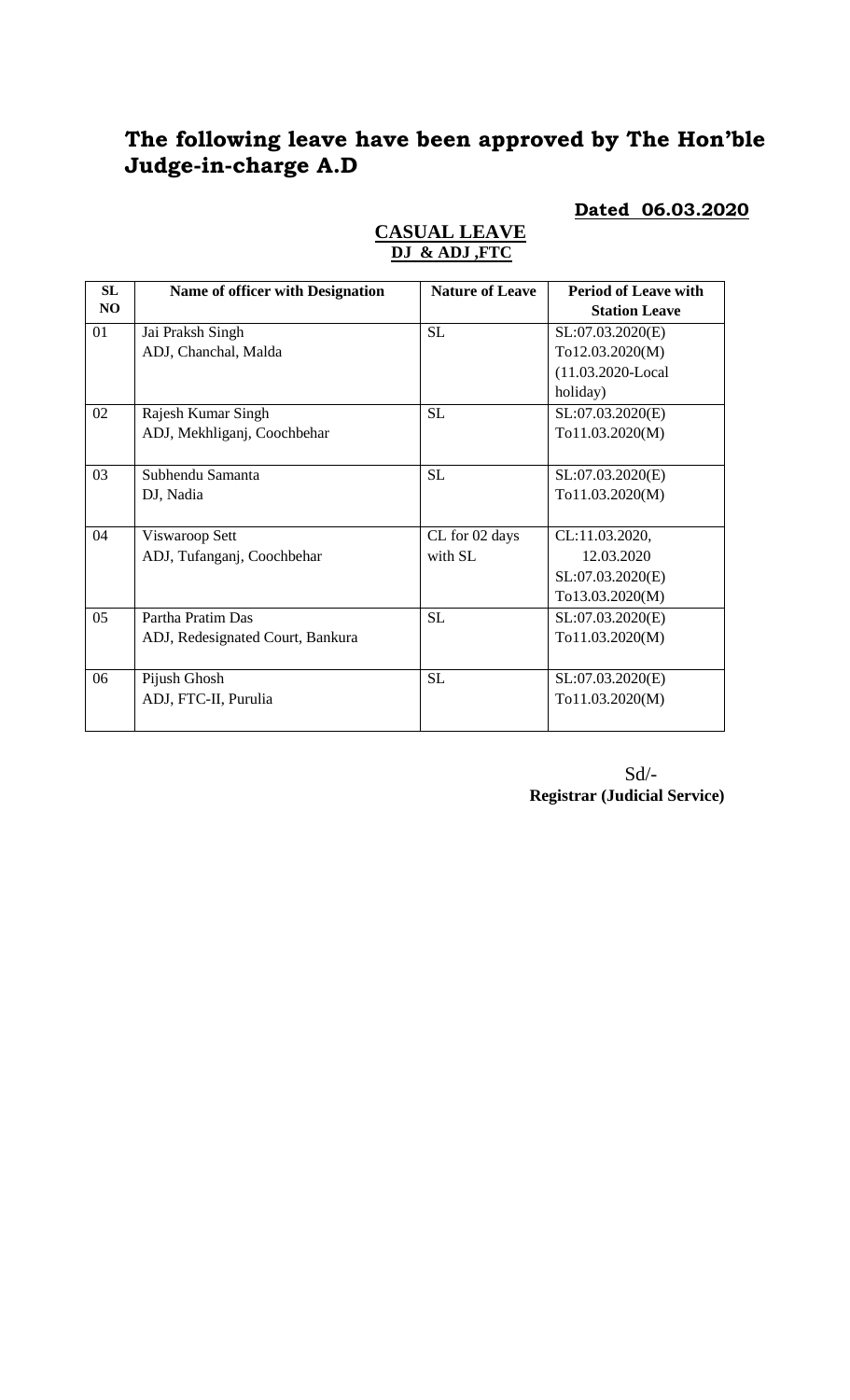## *The following leave have been approved by the Hon'ble Judge-in-Charge A.D.*

 **Dated : 06.03.2020**

### **DJ / ADJ**

| SL | Name of officer with | <b>Nature of Leave</b>   | <b>Period of Leave with Station</b> |
|----|----------------------|--------------------------|-------------------------------------|
| NO | <b>Designation</b>   |                          | Leave                               |
| 01 | Sri Bivas Pattanayak | Earned Leave for 04 days | From 20.03.2020 to 23.03.2020       |
|    | DJ, Malda            |                          |                                     |
|    |                      |                          |                                     |

**Sd/- Registrar (Judicial Service)**